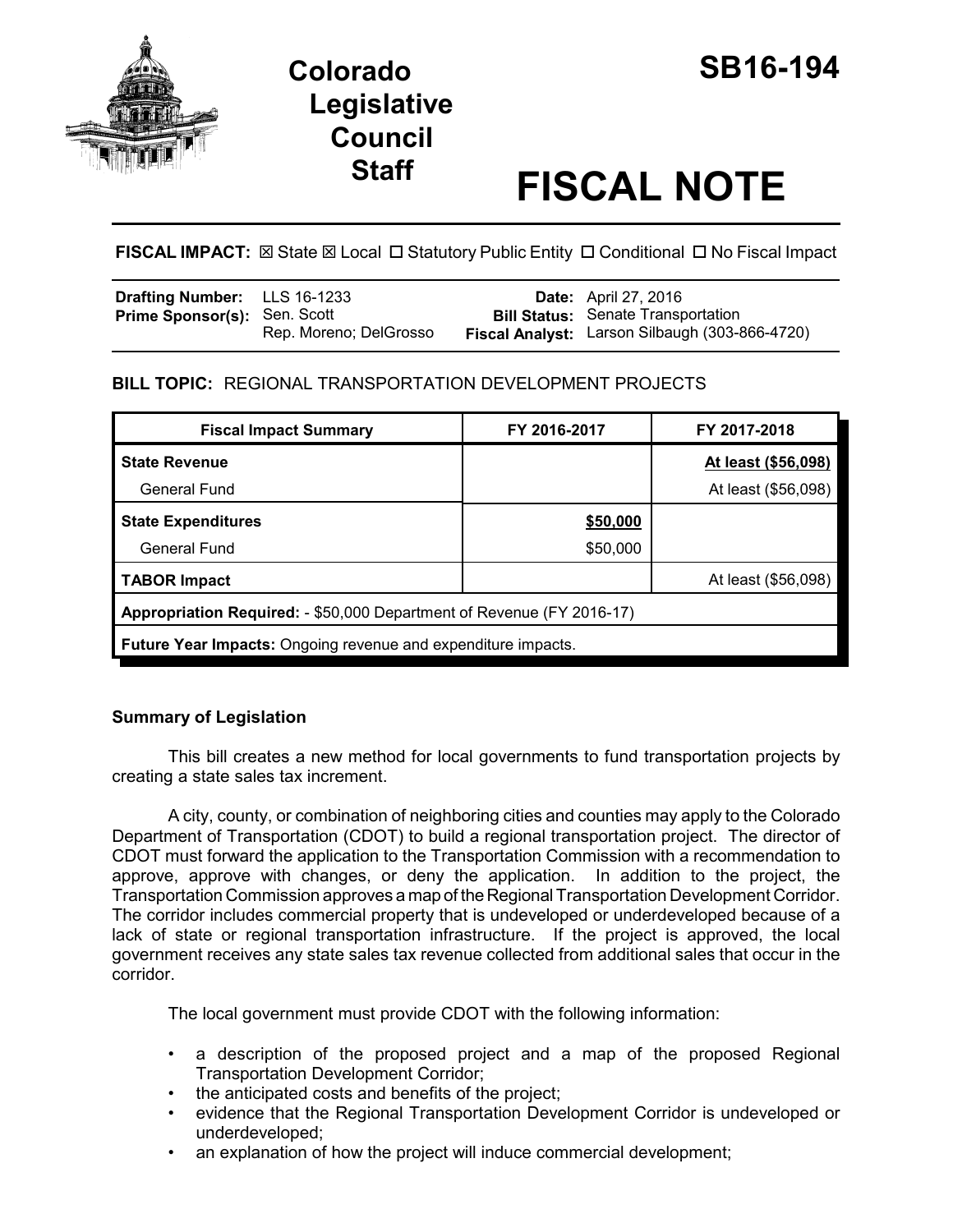- the estimated number and type of jobs created as a result of the project;
- the estimated state sales tax revenue increment in the corridor;
- estimated local sales and property tax revenue generated as a result of the project; and
- a plan for funding and completing the project.

Once the commission approves the application, the Department of Revenue (DOR) is provided with the map of the transportation corridor.

The bill requires the DOR to determine the base state sales tax revenue collected from businesses within the transportation corridor. As businesses within the corridor remit more sales taxes, the additional state sales tax revenue is distributed to the local governments that were approved by the Transportation Commission. Local governments receive the tax increment for 30 years or until any bonds are paid off.

Local governments can create an authority which can build transportation projects, enter into contracts, and issue bonds. The authority may also create an enterprise under Article X, Section 20 of the state constitution to help finance the new transportation projects. The bill does not identify a TABOR-exempt revenue source for a new enterprise.

The local government, DOR, and CDOT are required to provide information to the Transportation Commission and General Assembly on the status of each project annually. In addition, this act is subject to the sunset review process of the General Assembly.

#### **Background**

**Tax increment financing.** Tax increment financing (TIF) is a tool used by government agencies to set aside a revenue stream for the repayment of bonds or for another specific purpose. Local governments in Colorado most commonly use TIF to generate capital for urban renewal projects. The tax increment is identified as the difference between the initial revenue base within the TIF district and the amount of additional tax collections after the TIF is established by a financing entity (e.g., an urban renewal district). Base revenues are unaffected by the TIF, but tax collections above the base are diverted to the financing entity.

*Government enterprises.* TABOR defines an enterprise as "a government-owned business authorized to issue its own revenue bonds and receiving under 10 percent of annual revenue in grants from all Colorado state and local governments combined." Because the share of revenue that an enterprise may receive from government sources is capped, enterprises are largely financially independent of core government agencies. Additionally, enterprises cannot levy taxes.

#### **State Revenue**

The net revenue effect of the bill is to divert state sales tax revenue for up to 30 years from the General Fund to fund transportation projects. If 0.1 percent of sales tax growth occurs in a Regional Transportation Corridor, state sales tax revenue to the General Fund will be reduced by \$56,098 in FY 2017-18. The General Fund revenue reduction will grow over time as local governments utilize the program. The actual impact of the bill depends on several factors that are currently unknown.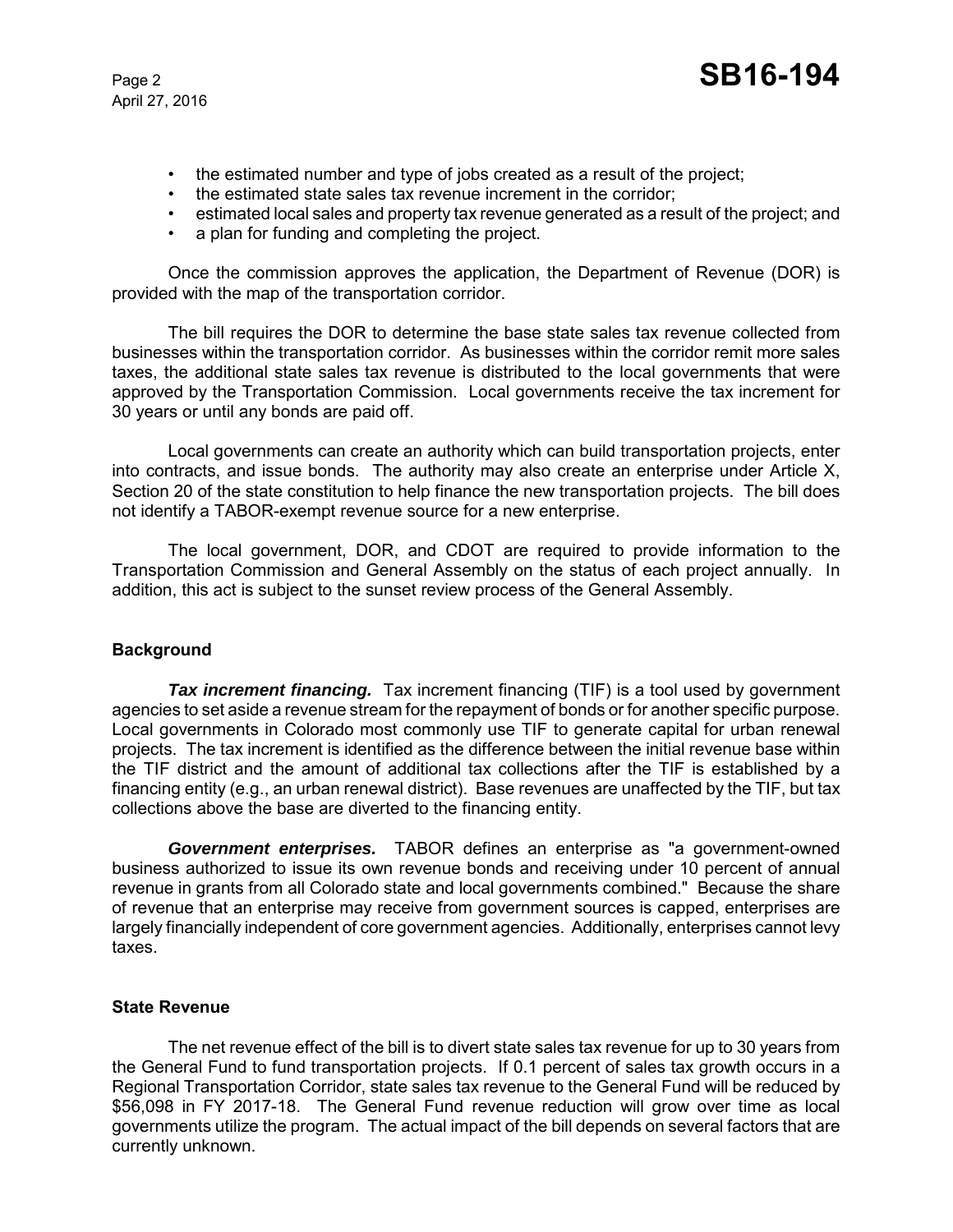*Assumptions.* The bill diverts growth in sales taxes in designated transportation corridors from the General Fund to local governments. If the additional taxable sales that generate the sales tax increment within the corridor would not have occurred elsewhere in the state and only occurred because of the passage of this bill, there is no revenue impact relative to the sales tax revenue forecast. If the sales that generate the sales tax increment would have occurred without this bill, then the bill will reduce state revenue.

The actual revenue impact will depend on several factors that are currently unknown, including:

- the number of Regional Transportation Development Projects;
- the size of the corridors;
- the type of commercial businesses that would locate without this bill; and
- the timing and location of the construction of future transportation projects without this bill.

Table 1 shows the General Fund impact of the bill for a range of fiscal years and utilization by local governments. If more regional transportation projects are approved, a larger share of sales tax growth will occur in the corridor reducing sales tax revenue by greater amounts. For example, if 0.1 percent of sales tax growth currently forecast occurs in the new regional transportation corridors, General Fund revenue will be reduced by \$56,098 in FY 2017-18 and \$1,478,833 in ten years. The table is based on the March Legislative Council Staff forecast and the historical 31 year annual average growth rate of state sales taxes of 4.4 percent.

| Table 1. General Fund Revenue Reduction from SB 16-194                                                |                        |                        |                         |  |  |  |
|-------------------------------------------------------------------------------------------------------|------------------------|------------------------|-------------------------|--|--|--|
| <b>Percent of Sales Tax</b><br><b>Growth that Occurs</b><br>within Transportation<br><b>Corridors</b> | Year 1<br>(FY 2017-18) | Year 2<br>(FY 2018-19) | Year 10<br>(FY 2026-27) |  |  |  |
| 0.1%                                                                                                  | (\$56,098)             | (\$188,349)            | (\$1,478,833)           |  |  |  |
| 0.5%                                                                                                  | (280, 491)             | (941,745)              | (7, 394, 165)           |  |  |  |
| 1.0%                                                                                                  | (560,981)              | (1,883,491)            | (14,788,330)            |  |  |  |
| 5.0%                                                                                                  | (2,804,907)            | (9,417,454)            | (73, 941, 651)          |  |  |  |
| 10.0%                                                                                                 | (5,609,814)            | (18,834,908)           | (147,883,302)           |  |  |  |

Once the bonds for the project have been repaid, or 30 years after the transportation project has been approved, sales taxes to the state General Fund may increase state revenue relative to current law, but only to the degree that the projects stimulated commercial development that would not have occurred at another location in the state and only occurred as a result of this bill.

The DOR is allowed to collect a fee for the costs of administering the distribution of state sales tax increment to local governments. The fee revenue collected depends on the costs of calculating and distributing the tax increment.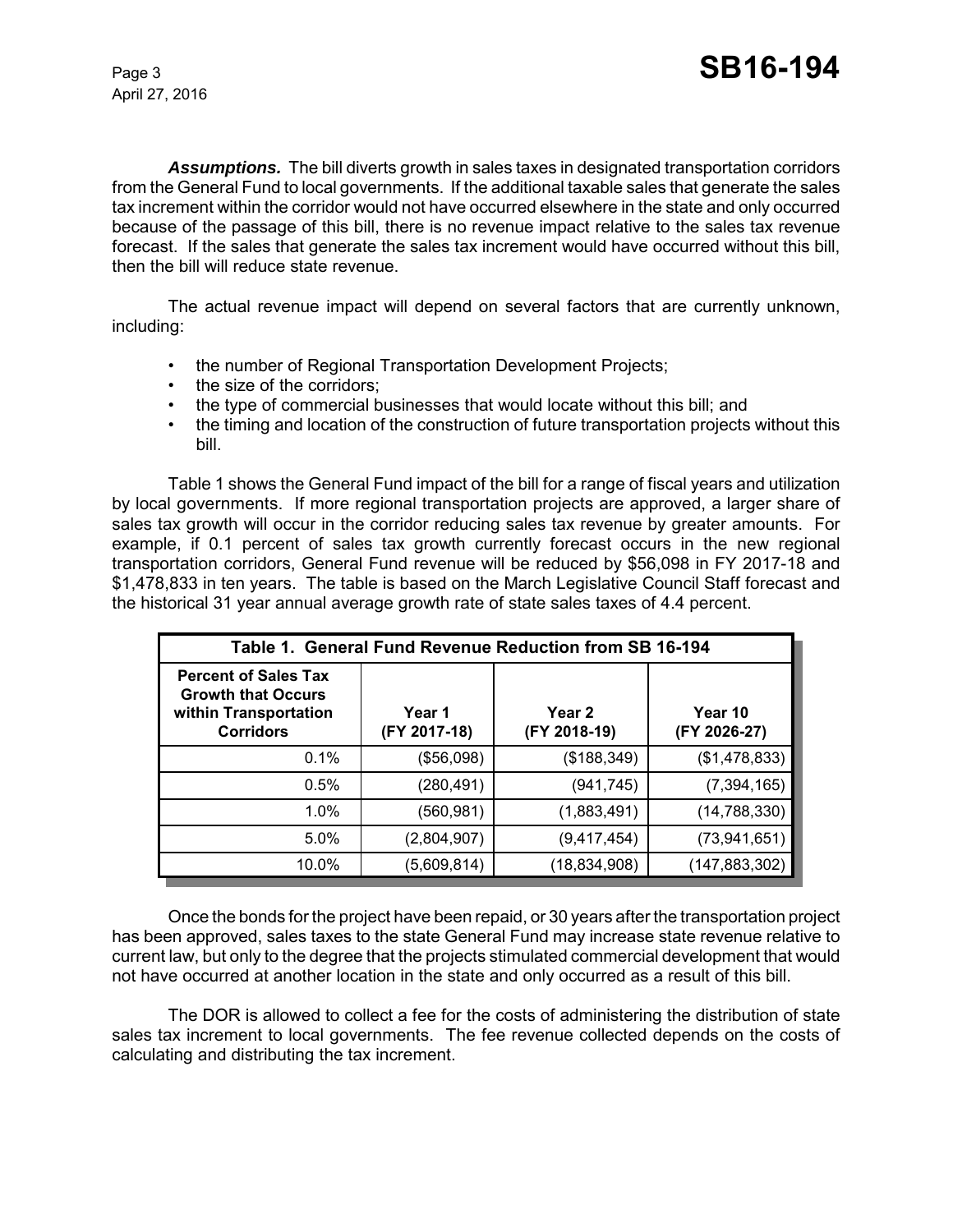#### **TABOR Impact**

This bill reduces state revenue from sales taxes, which will reduce the amount of money required to be refunded under TABOR for FY 2017-18. TABOR refunds are paid out of the General Fund. TABOR refund obligations are not expected for FY 2015-16 or FY 2016-17. Since the bill reduces both revenue to the General Fund and the refund obligation by equal amounts, there is no net impact on the amount of money available in the General Fund for the budget. However, the bill will reduce money available for the General Fund budget in the future during years the state does not collect money above the TABOR limit.

#### **State Expenditures**

This bill will increase state expenditures to DOR by \$50,000 in FY 2016-17. There will be increased workload for CDOT, DOR, and the Department of Local Affairs (DOLA) determined by several factors that are currently unknown.

*Department of Transportation.* The CDOT will accept and review applications for Regional Transportation Development Projects and recommend that the Transportation Commission approve, approve with changes, or deny the project. Each project will increase CDOT workload, but there are no assumptions made in the fiscal note regarding how many projects will be evaluated or how much time each evaluation will take. The CDOT will use the annual budget process and continuously appropriated moneys to implement this bill.

*Department of Revenue.* The DOR will determine the base sales tax revenue for each business located within the transportation corridor. GenTax, the state's tax administration software will need to be modified to distribute the state sales tax increment revenue to local governments. The GenTax programing and testing will require \$50,000 before the tax increment can be distributed to local governments. It is assumed the first projects will begin to receive the state sales tax increment in FY 2017-18, meaning the DOR will need a \$50,000 General Fund appropriation to modify GenTax in FY 2016-17.

The workload increase for the DOR will depend on the number of businesses and the number of transportation projects affected by this bill. The DOR is allowed to offset the costs of administering this bill by charging a fee to local governments for calculating and distributing the increment. The DOR will use these fees and the annual budget process to implement this bill with General Fund appropriations.

*Department of Local Affairs.* If local governments create a regional transportation development authority, DOLA will certify that the authority has been organized according to state law. In addition, DOLA will record that property is located within the transportation development authority on real estate records. The actual workload increase will be determined by the number of authorities created under this bill. The DOLA will use the annual budget process to implement this bill with General Fund appropriations.

#### **Local Government Impact**

There is a conditional local government expenditure and revenue impact from this bill. If local governments are approved to start construction on a regional transportation development project, they will have costs associated with building the project, setting up the authority or enterprise, and selling bonds. Local governments will receive increased revenue from the state sales tax increment.